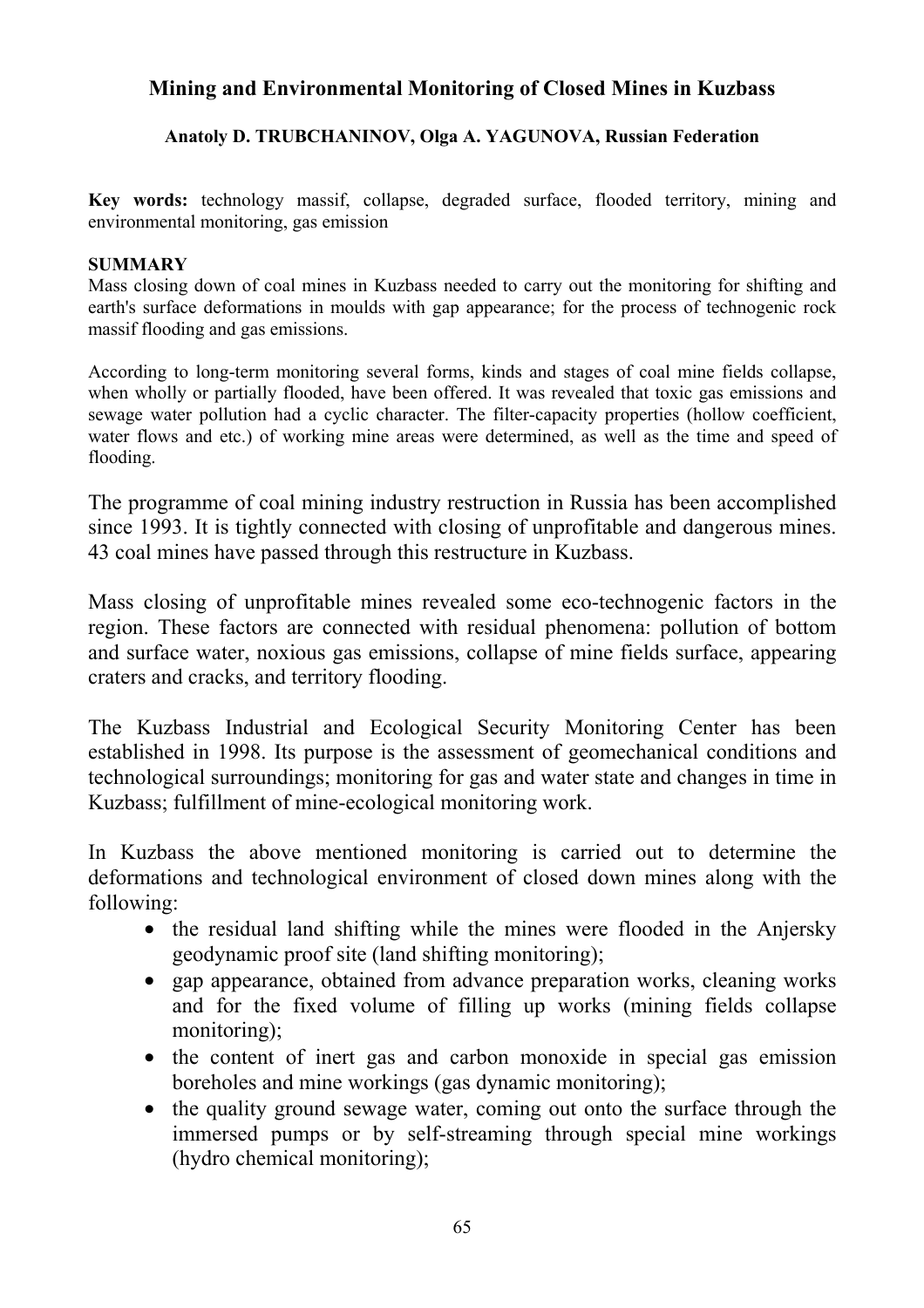• the flooding level of mines through special mine workings (ground water monitoring).

According to KCMPEB 13 coal mines are wholly flooded in Kuzbass; in 8 of them colliery water flows in the river-net by itself. In 15 mines the safety level of flooding is maintained by the immersed pumps; in other 15 partially flooded mines water comes to the ebbs of operating shafts for further flowing in the river–net.

The residual land shifting, taking place due to the flooding has been studied in a special proof ground of the liquidated "Anzherskaya" and "Sudzhenskaya" mines in the form of ground profile line of soil bench-marks. The residual ground shifting on the repeatedly exploited plots of surface, the sustainability of surface between the mines in the barrier pillars area, the residual subsidence impact on the main railroad Moscow-Vladivostok, the dwelling area have been estimated and are of a great interest. Analyzing data for the last 10-year one can determine that shifting level, occurring in ground settlings and risings do not exceed 200 mm with actual leveling error of 6.8-7.3 mm.

Besides of ecological improvement in the region (dust and methane emissions reduced to 25%; sewage water flow – to 30%) closing and flooding of mines activate such negative consequences as: getting out the settlings on the surface, coal gas exclusion, flooding of the surface, pollution of water-bearing horizon and etc.

Monitoring for the degraded mine fields of the closed mines is mainly based on the question of mine rock displacement, on gas emissions and territory flooding of different geological and mining layers.

One should distinguish forms and kinds of collapsed surface: gaps from cleaning works; gaps from preparing works, done at a little depth (before 50-70 m); from opening works; split zone adjoining to ruptured zone through which mine gas drainage is taking place; unsewered moulds, leading to season or constant flooding. According to SF VNIMI data there are 4650 collapse hazard zones in closing mines of Kuzbass; 70 % of which are conventionally hazard from opening works. Taking into consideration the information of 2006 the quantity of dwelling houses in these zones amounts 815.

Large amount of mining fields, as well as collapse hazard zones, come through splitting stage. Mainly these traces can't be fixed visually, but however through these available gaps there is a different tense contact between ground and surface water, between fire-damp and atmosphere.

In a whole the breakdown process of exploited mining surface may be defined to the following stages: at a little depth (about 150-200m) there is an active drainage of the working areas due to hydrological regime changes of surface and ground water. At the medium and large depth (about 450m and more) the breakdown character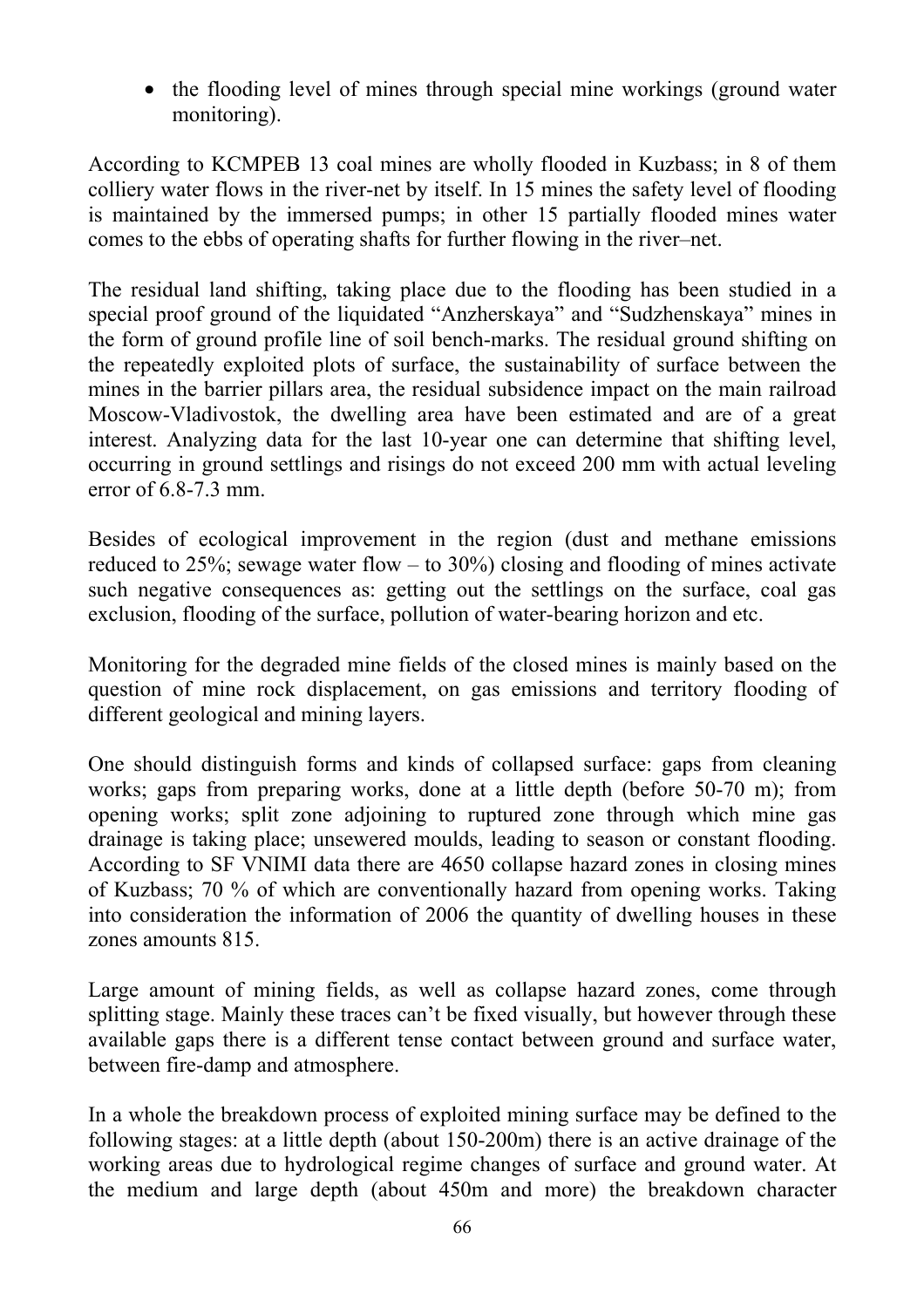changes: the splitting is fading or becomes local. But due to surface relief and ground covering capacity the role of the relief changing with unsewered moulds formation is raising.

According to SF VNIMI data in every closed mine in Kuzbass the forecasting collapse hazard zones accounts from 0.7 to 19% of mine allotment area, that in average is from 5 to 95 ha. Such discrepancy in area collapse depends upon many geo-mining and other factors.

High gas danger together with high surface cracking in some mines and potential gap appearance don't permit to make the most efficient use of territory for different kinds of construction. It is needed a very expensive exploration of conventionally hazard zones in gap outlet with hollow as well as the implementation of expensive liquidation methods. After recultivation of mine workings the areas of closed mines should be used for long-term pastures, haylands, green zones, gardens other type of cultural agriculture.

Special engineering and preparing work of territory is needed for country-cottage and low-storied constructions as well as mounting of security clay screens, which defend from gas emission and building closed gutters and pipes for sewage water out of construction area.

Gas emission monitoring has been conducted in 35 closed mines of Kuzbass. According to the approved programmes some air samples for methane and carbonic gas content with further analysis had been taken. The objects of test were: main mine vents with mounted gas drainage tubes; basements of social buildings and dwelling houses. By systematization and analysis of the information is revealed that mine gas concentration has a variable character and is divided due to its gas emission character: with sharp fading; with recurrent increasing of concentration and with even cycling.

The objects of hydro chemical monitoring were: mine water before and after cleaning; river water before and after sewage faulting and refining works. In 15 or 20 Kuzbass mines monthly, but in high water weekly, samples for toxic ingredients were taken. They investigated the content of suspended substances (SS), BPK, HPK, oilproducts, sulphates, iron, nitrates, nitrites and others. The quality of such tests for every index consists of 230-250 pieces yearly and taken analysis of about 3300-4500. Taking into consideration the 10-year data it may be concluded that in time there is a regular cycling in most ingredients of sewage water and their unsteady character. There is a common tendency of reducing ingredient concentration to maximum allowable norms. All 43 closed mines in the region were the objects of ground water monitoring. The level of flood changing in 26 mines was inspected in time, then summarized and analyzed. The information, which fixes the dynamics of developmental flooding in those mines, is the most valuable. It helps to reveal and